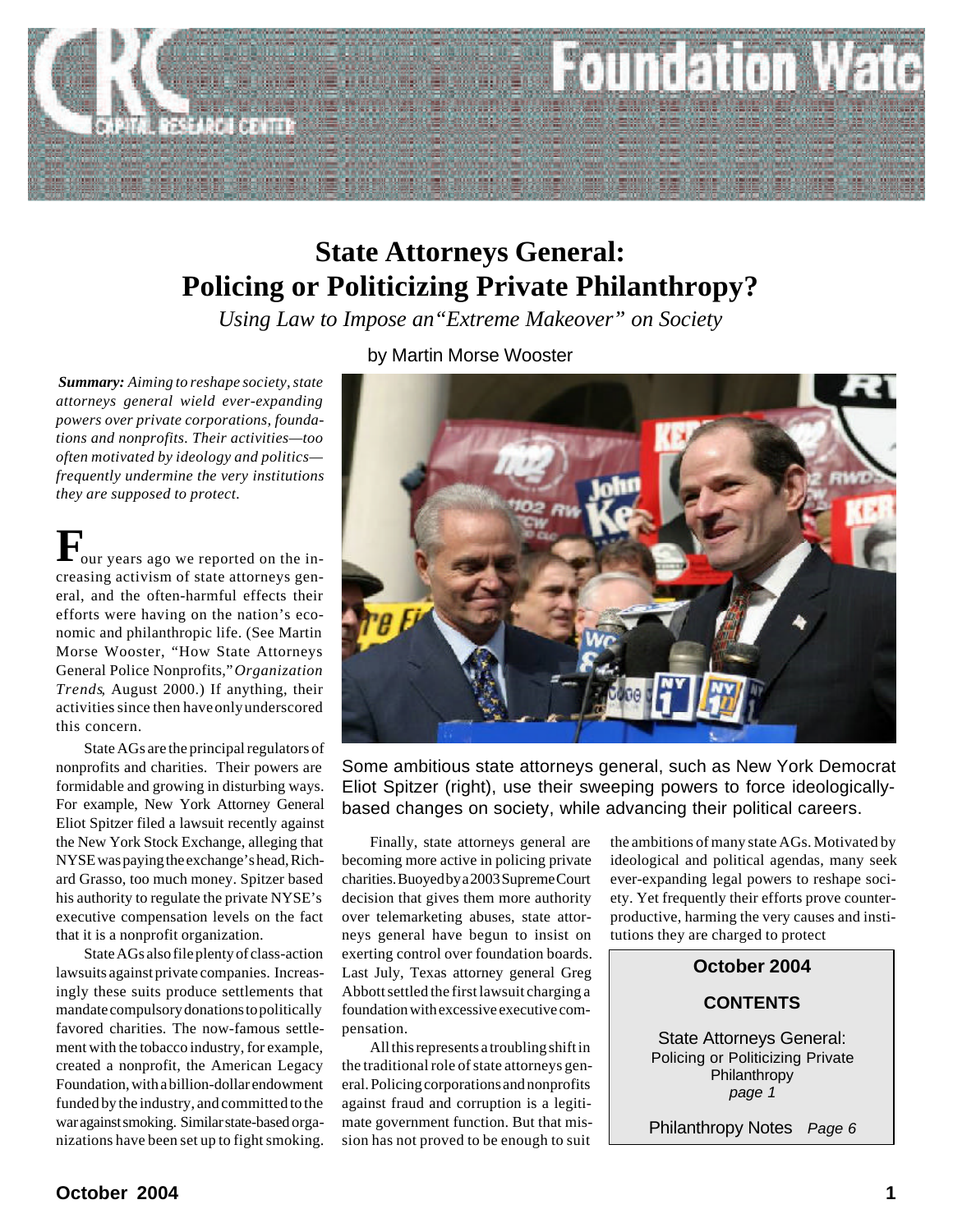#### **The Tobacco Settlement—Up In Smoke**

Six years ago, 46 state attorneys general settled with the tobacco industry, forcing these giant companies to pay billions of dollars and severely restrict how they advertise and conduct their business. It seemed as if state law officials now ruled the world. Having conquered tobacco, what industry would they go after next? Brewers? Gun manufacturers? Makers of fatty food?

It hasn't happened. With the notable exception of the politically ambitious New York State Attorney General, Eliot Spitzer who is conducting a one-man crusade against Wall Street in anticipation of a 2006 run for governor—state AGs have been subdued in the past few years. For example, they shied away from joining class action suits against brewers and fast food companies.

There are several reasons for this sudden caution.

For one thing, Republicans captured five state attorney general seats in 2002, bringing the number of Republican AGs to 20—the largest tally since the 1960s. "Any time you have more Republicans in any organization, it tends to be more conservative, more business friendly, and more antiregulatory," explains Jerry Kilgore, chairman of the Republican Attorney Generals Association.

#### **Editor:** Robert James Bidinotto

#### **Publisher:** Terrence Scanlon

#### *Foundation Watch*

is published by Capital Research Center, a non-partisan education and research organization, classified by the IRS as a 501(c)(3) public charity.

#### **Address:**

1513 16th Street, N.W. Washington, DC 20036-1480

**Phone:** (202) 483-6900 **Long-Distance:** (800) 459-3950

**E-mail Address:** rbidinotto@capitalresearch.org

**Web Site:** http://www.capitalresearch.org

*Foundation Watch* welcomes your letters to the editor.

**Reprints** are available for \$2.50

Second, apart from their tobacco victory, AGs have a less than stellar record in court. Their lawsuit against Microsoft, which festered for years, finally collapsed in 2004. Suits that cities and a few state attorneys general brought against gun companies also fizzled, largely because of the tenacious efforts of gun manufacturers.

But the aftermath of the tobacco settlement itself may have deterred state AGs from attacking another large industry. It turns out that two recent reports from independent observers show that most of the money from the tobacco settlement has gone to activities *other* than reducing tobacco use.

Last September, analysts from the National Conference of State Legislatures (NCSL) reported on payments by the tobacco companies under the Master Settlement Agreement (MSA), and on agreements by four states that settled separately with the tobacco companies. The tobacco companies covered by the MSA agreed to pay "up front fees" which climbed from \$2.4 billion in 1998 to \$2.7 billion in 2003. These companies also pledged an annual payment, which rose from \$4.5 billion in 2000 to \$6.5 billion in 2003.

So where did the money go?

In fiscal year 2004, NCSL reported, states used 28 percent of the settlement payments (\$2.3 billion) on health programs, largely on Medicaid and prescription drug subsidies. Five percent (\$414 million) paid for long-term care for seniors. Another three percent (\$226 million) was spent on medical research, including studies on smoking-related diseases. In other words, 36 percent of the tobacco money went for health programs related at least tangentially to what the funds were supposed to be used for.

But only three percent (\$265.7 million) went for programs designed to cut tobacco use. Ironically, that's *less* than the four percent (\$294 million) spent on subsidies for tobacco farmers in nine states.

Still, all this accounts for only 43 percent of the total funds from the tobacco settlement. What happened to the remaining 57 percent?

Five percent (\$379.3 million) went into state education budgets, largely to scholarship programs. An additional three percent (\$231.3 million) was targeted for youth programs: "boot camps" for juvenile delinquents, school safety programs, preschool programs and Head Start. So the remaining 49 percent—\$3.9 billion, or half of all the tobacco settlement money—went toward general unspecified expenses, including "rainy day" funds, endowments to be used in emergencies and general revenue items.

According to the NCSL, eight states— California, Connecticut, Massachusetts, Minnesota, New Mexico, New York, Tennessee, and Wisconsin—used their tobacco money for general expenses. Ohio used a whopping 82 percent share of its tobacco money for general expenses.

Eight states did something even more creative. California, Connecticut, New Jersey, New York, Oregon, Rhode Island, Washington, and Wisconsin "securitized" some or all of their tobacco money—i. e., they sold expected future payments from tobacco companies to investors as bonds. In fact, as a result of one legal case, you can expect that more and more of the tobacco settlement money will be distributed as interest payments to bond-buying investors. Last March the GAO since renamed the Government Accountability Office—reported that in fiscal year 2004, the 46 states that get MSA funds planned to spend seven percent on interest payments to bond buyers. That's more than any other category except general purposes (54 percent) and health programs (17 percent).

These interest payments are at least three times more than what the states spend to reduce or prevent tobacco use—which receives *a mere two percent* of settlement funds.

This breakdown in how the states are spending tobacco settlement money shows that only a tiny amount has been used to reduce smoking. Would the Master Settlement Agreement have been signed if tobacco companies and state legislatures could foresee that more money would go to subsidize tobacco farmers than to anti-smoking efforts? Would they have inked the deal if they knew that increasing amounts of the settlement would be used to pay off bond investors?

#### **A Dubious "Legacy"**

One clause of the MSA established the American Legacy Foundation. (See Martin Morse Wooster, "The American Legacy Foundation's 'Truth Campaign,'" *Foundation Watch*, July 2000). Under the MSA, the tobacco companies were forced to subsidize this organization with \$300 million in annual payments for a five-year period starting in 1998. According to the American Legacy Foundation's 2002 IRS Form 990 (posted on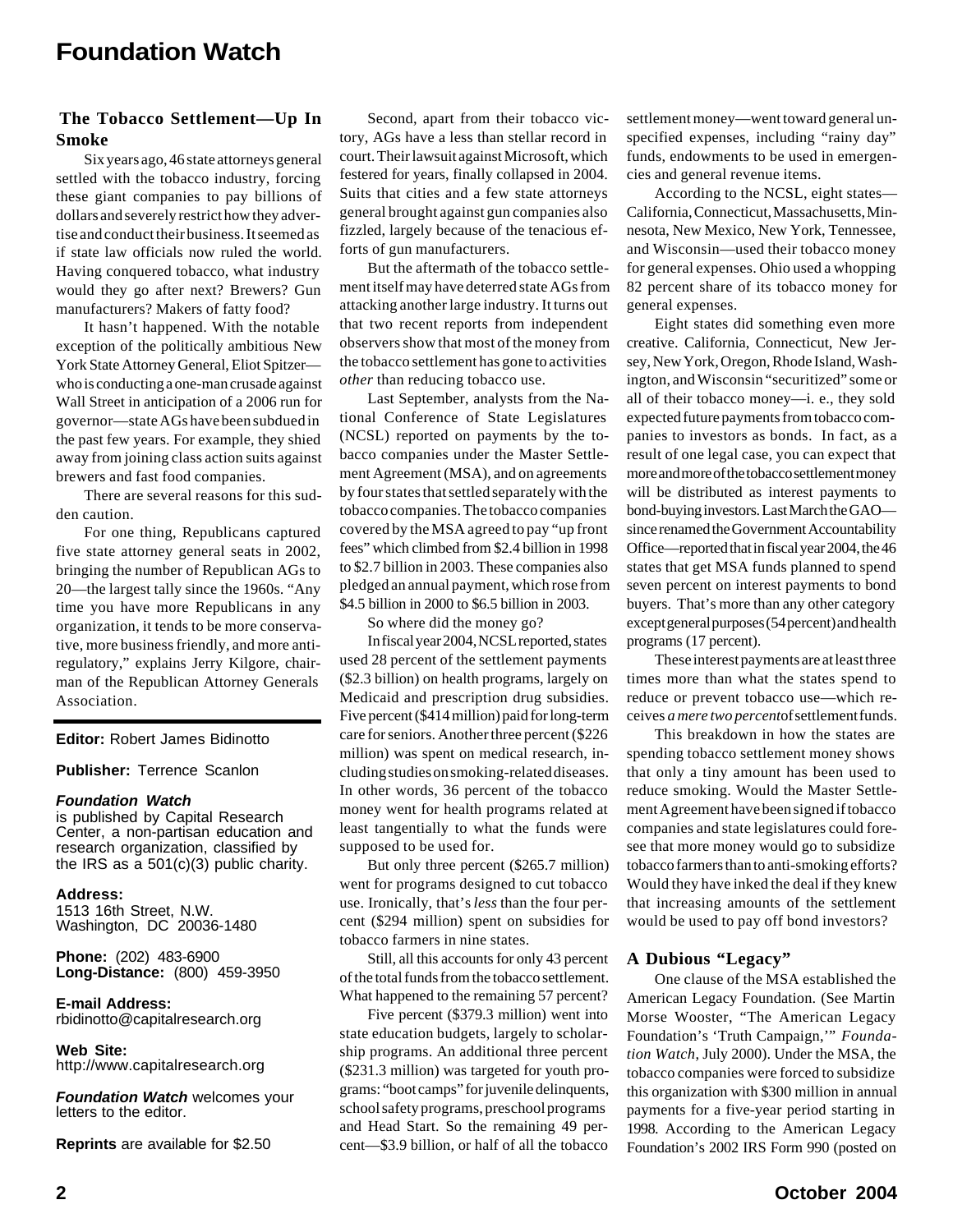guidestar.org) these payments allowed the foundation to accumulate an endowment of \$997 million by 2002. The payments ended in March 2003, although the foundation still receives about \$25 million each year from the tobacco companies under a separate clause of the MSA, as well as an annual payment of \$25 million from smokeless tobacco companies under a similar agreement.

The foundation is fighting to force the large tobacco companies to continue to give it money. One of the four companies, Lorillard, is suing for a refund of all monies it paid American Legacy; it cites a clause stating that the Foundation would not produce advertisements that would "vilify" the tobacco companies. Lorillard objected to an American Legacy-funded advertisement in which someone stands in front of the firm's corporate headquarters and offers to sell dog urine to the company (urea is an element in tobacco manufacture).

Under pressure from the National Association of Attorneys General (NAAG), Lorillard paid its share of American Legacy subsidies. "We are extremely grateful to the National Association of Attorneys General—and to its Tobacco Committee specifically—for taking the strong position that nonpayment would be a violation of Lorillard's obligations under the MSA," said American Legacy president Cheryl Healton in a press release.

Rather than cutting the foundation's spending or announcing a termination date for American Legacy, Healton contends that the Foundation should continue indefinitely and tobacco companies should be forced to pay for it. She told the *Louisville Courier-Journal* in March that if the tobacco companies' payments did not continue, American Legacy's endowment would fall from \$750 million in 2004 to \$48 million in 2008. Healton complained that with this reduced endowment, "a scaled-back anti-smoking campaign would not be possible."

"The tobacco companies need to put their money where their mouths are and continue making payments," she told the *New York Times*, "not because they're required to, but because it's the just thing to do." And in case moral suasion doesn't work, Healton added that she would urge the Justice Department to mandate tobacco company payments to her foundation in any future agreement with the industry.

American Legacy's efforts to preserve the forced tobacco payments entered another phase in April, when it announced the creation of a new nonprofit, the Citizen's Commission to Protect the Truth. (American Legacy calls its television advertisements "the truth campaign.")

The commission is funded by a \$1.5 million pass-through grant from the National Association of Attorneys General to the American Legacy Foundation. Its initial activities have been to establish a website (protectthetruth.org) that asks one million Americans to sign a petition demanding that tobacco companies restore their payments to American Legacy.

The commission is chaired by Joseph Califano, former Secretary of Health, Education and Welfare (HEW) in the Carter Administration, now director of Columbia University's National Center on Addiction and Substance Abuse. Members include all living former surgeons general, former secretaries of HEW and the Department of Health and Human Services, and former directors of the Centers for Disease Control and Prevention. Other commission members include CEOs of the American Cancer Society, the American Heart Association, the American Lung Association, the Campaign for Tobacco-Free Kids and the National Association of Attorneys General.

#### **From Campus to Cinema**

Two other recent activities of American Legacy involve charities. In November, Healton denounced universities that received money from foundations created from tobacco fortunes. The schools included Duke University (founded by tobacco and electric-power entrepreneur James B. Duke and supported by the Duke Endowment), Wake Forest University (saved from bankruptcy in 1956 by the support of foundations created by R.J. Reynolds heirs) and the University of Richmond (where several business school professorships are endowed by Richmond-based Altria).

These schools no longer sell tobacco to students and restrict smoking on campus. In addition, Wake Forest has renamed its medical school, formerly named for donor Bowman Gray, an R.J. Reynolds president. Nonetheless, Healton told the Associated Press that donations from tobacco companies or even from foundations distantly descended from tobacco fortunes would have "a chilling effect" on further tobacco reduction activities.

A more complex battle comes as a result of Clause 12 of the MSA, which

prohibits universities from accepting grants from tobacco companies if they also get money from American Legacy or its state equivalents. In January the *Columbus Dispatch* reported on a controversy at Ohio State University. In the summer of 2003, the Altria Group offered the Ohio State medical school a \$590,000 grant at the same time that the Ohio Tobacco Use and Prevention Control Foundation offered a \$540,000 grant to a researcher at Ohio State's nursing school. Citing Clause 12, Ohio State accepted the Altria donation while declining grants from the state-administered foundation..

In December 2003, a researcher from the university medical school's heart and lung institute acquired a \$6 million grant from Lorillard to study how cigarette smoke affects the lungs. After intense controversy, the Ohio Tobacco Use Foundation announced a modification in its rules: university departments could decide whether or not to accept tobacco money. Ohio State's nursing school and its affiliated cancer center said they would never accept tobacco grants, while the university's medical school accepted the funds and its public health school said it had not made up its mind.

The American Legacy Foundation denounced the Lorillard grant. It also threatened to cut off a grant to Boston University because some of the research was subcontracted to Ohio State. "We don't want our money sitting side by side with tobacco money," said American Legacy chief operating officer Lyndon Haviland.

MSA's Clause 12 is putting universities in a bind. The *Dispatch* reports that several universities, including Boston University, the University of California, Michigan State, Columbia University's Teachers College, the University of North Carolina, the University of Wisconsin (Madison) and Yale have asked to be exempted from the MSA's Clause 12.

While these funding battles continue, American Legacy Foundation works with state attorneys general on other fronts. In March, the foundation—allied with the American Academy of Pediatrics, the Campaign for Tobacco-Free Kids and Smoke-Free Movies—called for restrictions on smoking depicted on the movie screen. These include issuing an automatic R rating for any film which features a character smoking, requiring movie theatres to run anti-smoking advertisements in any film where a charac-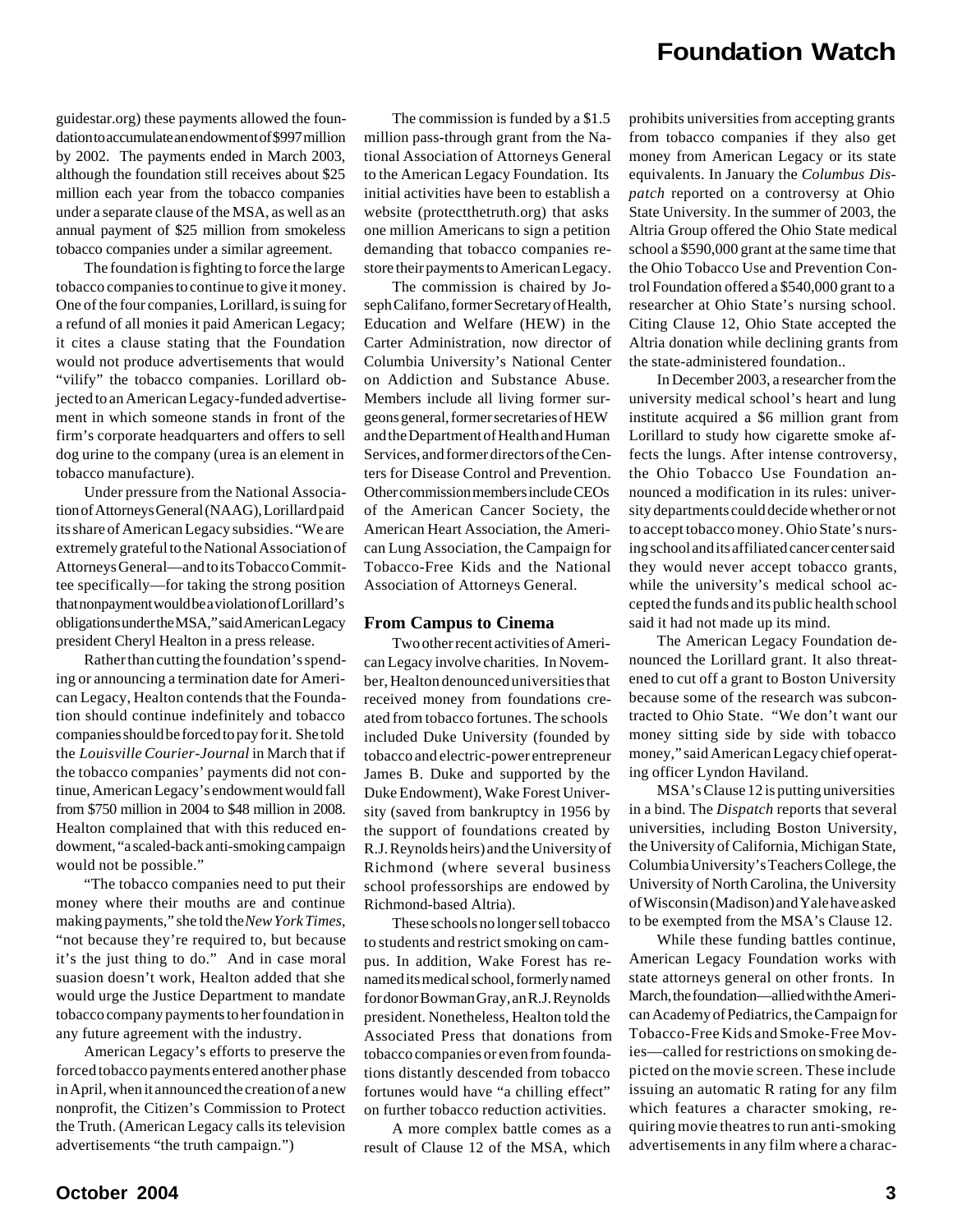ter smokes and barring films from showing a specific brand of cigarette.

At a Washington conference last May held for advertising agencies and national advertisers, Vermont Attorney General William Sorrell—president of the National Association of Attorneys General (NAAG) and a member of the American Legacy Foundation board—announced that NAAG fully supported the foundation's efforts to cut down on smoking in movies. According to *Adweek*, Sorrell said state AGs would use a combination of "persuasion" and "litigation" to reduce the use of cigarettes in films.

It is sobering that the states' highest law enforcement officials are indifferent to the First Amendment implications of interfering with film content.

#### **Minnesota Malfeasance**

At least one state counterpart to American Legacy also has been embroiled in controversy. In January 2003, Minnesota Attorney General Mike Hatch sued the Minnesota Partnership for Action Against Tobacco (MPAAT), charging that the organization misused its \$202 million endowment by spending \$1.4 million to lobby for smoking bans in restaurants instead of promoting smoking cessation activities. Hatch also charged that many members of the MPAAT board had conflicts of interest, since they represented organizations receiving MPAAT grants. He demanded that MPAAT cease to exist and the organization's funds be divided between the Minnesota Health Department and the University of Minnesota.

MPAAT was the subject of a second controversy at about the same time. A television commercial it funded depicted a bald-headed woman cradling a baby while she announced "Mommy is really sick," and sang "You Are My Sunshine" to the child. Cancer survivors attacked MPAAT for failing to disclose that the woman was an actress, not an actual cancer patient.

After several rounds of litigation, MPAAT and the state settled in February 2003. MPAAT agreed to expand its board to include members who weren't grant recipients and to open its board meetings to the public. It also promised not to spend any more money lobbying for smoking bans.

But this May the *Minneapolis Star-Tribune* reported that two nonprofitsClean Air Minneapolis and the Association of Nonsmokers—Minnesota—received \$450,000 in grants from Minnesota MSA funds to lobby for smoking bans in Minneapolis and St. Paul.

Minnesota state senator Tom Wilkin, a Republican, denounced the state for allowing tobacco funds to be used for lobbying. "There's a fundamental unfairness in using taxpayer dollars to advance one side of an issue," Wilkin told the *Star-Tribune*. "I think the Legislature would have some serious problems if there weren't restrictions to these grants. We may need to close a loophole."

#### **State AGs and Charity "Donations"**

Besides using their power to promote favored foundations and charities, state attorneys general also use their legal powers to cause charities trouble and unfairly penalize donors. For example, when state AGs forced companies and individuals that lost suits to "donate" to certain select charities, they were responsible for some perverse and unintended consequences.

In 2002, five large record companies lost a lawsuit brought by 40 state attorneys general who accused them of refusing to allow music chain stores to discount compact discs below a minimum price set by the industry. The music companies were ordered to pay customers \$63 million in rebates and send \$76 million worth of compact discs to libraries.

The rebate checks went out in 2003. Anyone who claimed he bought a compact disc between 1995 and 2000 received a check for \$13.86. No proof of purchase was required; even minors were eligible.

The library donation worked differently. "Libraries and other institutions will reap some auditory rewards," *Library Journal* crowed in 2002. But when the discs began to arrive this past July, libraries were far less enthusiastic. It seemed that to comply with the decision, music companies simply emptied out their warehouses. Librarians at the Newton (Massachusetts) Free Library were trying to figure out what to do with 26 copies of an album by Eagle-Eye Cherry and 47 copies of Dame Janet Baker performing George Frederick Handel's opera "Dido and Aeneas." In Iowa, libraries were scheduled to receive 739 copies of Whitney Houston singing a

rhythm and blues version of "The Star Spangled Banner" (protests from state library officials blocked that particular "donation").

Steve Fosselman, head of the libraries in Grand Island, Nebraska, also warned that the "free gift" offered by the music industry was not necessarily free, since librarians would have to spend a great deal of money cataloging or discarding the discs. "Obviously, we don't want 600 copies, or even 20 copies, of anything," Fosselman told the *Omaha World-Herald*. "Getting something for free should never be scoffed at, but people need to realize it costs money...for things like processing."

In another lawsuit, an attorney general personally selected the "donation" to be made by the party he decided was guilty. In 2003, New York Attorney General Eliot Spitzer brought a case against Philip Anschutz, former chairman of Qwest, which alleged that Anschutz profited from what Spitzer said was insider information that Salomon Smith Barney provided in return for his business. Anschutz chose to settle the case without admitting any wrongdoing by agreeing to give \$4.4 million to various charities (without taking tax deductions).

According to the *New York Daily News*, Anschutz—who already gives \$50 million to charity each year—was allowed to select 32 charities to receive \$100,000 checks; these included the American Museum of Natural History, the Metropolitan Museum of Art and the Girl Scouts of America. But Spitzer demanded even more: he selected six law schools to receive \$200,000 checks from Anschutz to pay for securities arbitration clinics. (Anschutz denied that Qwest steered business to Salomon in exchange for IPOs.)

#### **Policing or Politicking?**

In a 2003 article, Stephanie Strom, who covers charities for the *New York Times*, reported several instances in which elected state attorneys general ordered nonprofits to appoint individuals to their boards who were contributors to the AGs' political campaigns.

• In Illinois, the Terra Museum of American Art in 2001 named Fred Krehbiel to its board at the request of Attorney General James Ryan. Krehbiel contributed \$750,000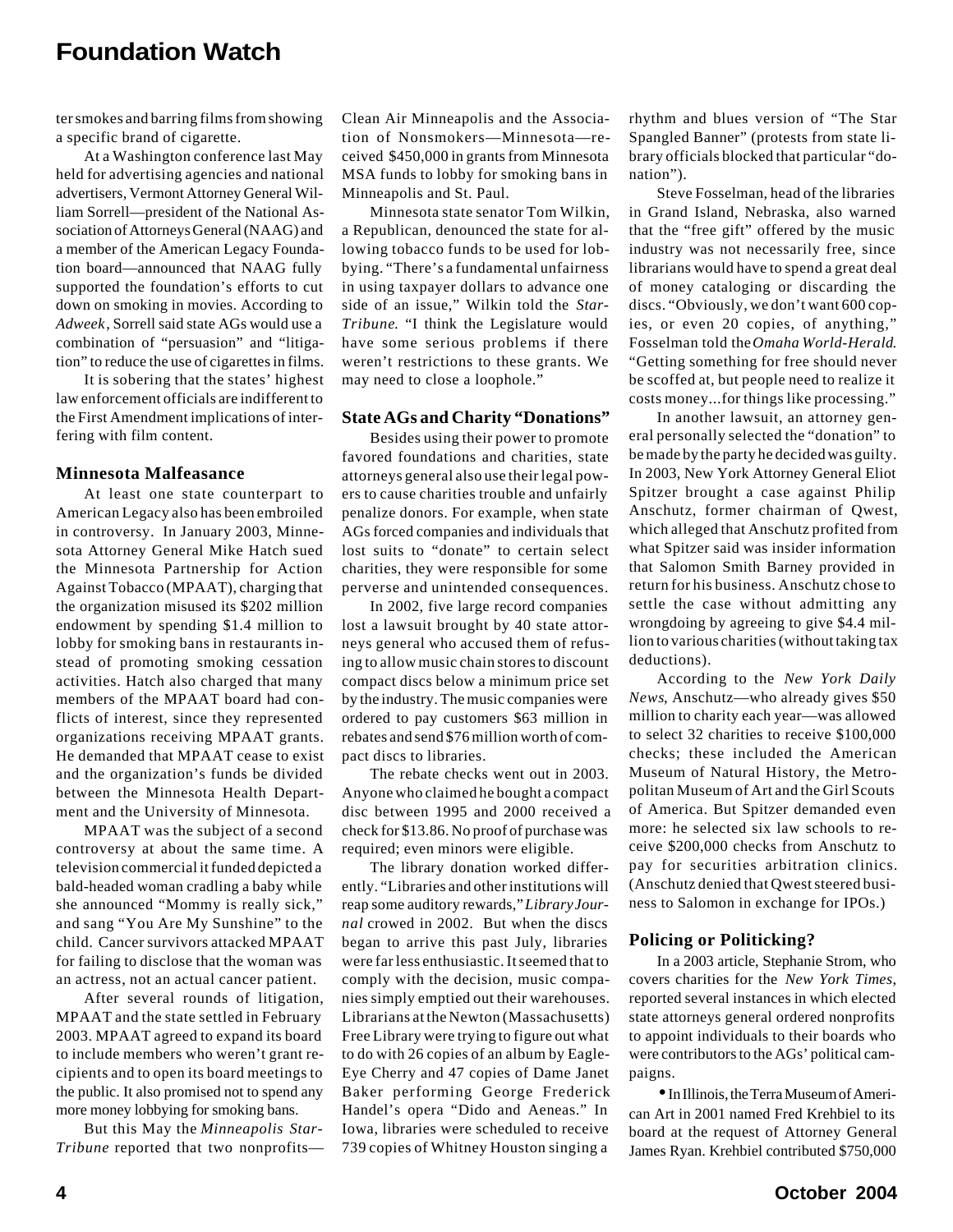to Ryan's campaigns between 1994-2002, including \$250,000 after his nomination to the Terra Museum board. When the Terra Museum tried to leave Chicago in the 1990s, the attorney general launched a protracted lawsuit that forced the museum to stay in place.

• In Minnesota, a lawsuit filed by state Attorney General Mike Hatch against Alina Health Systems, a nonprofit health insurer, accused Alina of wasteful spending. As part of the settlement, Alina was required to spin off a new company, Medica Health Plans. Hatch then appointed eight "special administrators" to serve as Medica's board. Four of the eight were campaign contributors.

• In Pennsylvania, a titanic battle took place in 2002 inside the boardroom of the Milton Hershey Foundation. At issue: whether to sell the foundation's multibillion dollar controlling interest in Hershey Foods to the Wrigley chewing gum company. (See Martin Morse Wooster, "The Milton Hershey School: The Richest Orphans in America," *Compassion and Culture*, April 2003.)

After the board decided against selling the Hershey Foods shares, the president of the Milton Hershey Foundation and ten board members resigned. Pennsylvania Attorney General Mike Fisher, who had weighed in to block the sale, then requested that four new members replace the ten members who resigned. The Foundation agreed to Fisher's request—even though two of the four were friends of Fisher's and one was a campaign contributor.

Texas Attorney General Greg Abbott told the *Times* reporter that his colleagues shouldn't be placing their campaign contributors on foundation boards. "We really don't have the authority to say to a board, you must hire or appoint someone," Abbott said. "That's a decision that belongs to the courts."

Abbott has not positioned his campaign contributors on foundation boards, but he has had few qualms about suing foundations for "excessive" compensation. Recently, he filed a lawsuit against the former president and former secretary of the Carl B. and Florence E. King Foundation, a Dallasbased family charity with \$37.6 million in assets. The suit charged that former Foundation president Carl Yeckel's 2002 salary of \$975,000 and former secretary Thomas

Vett's salary of \$452,000 was excessive, and it challenged Yeckel and Vett's expenditures of \$750,000 on a foundation credit card, which was used, among other things, to pay for European vacations and pet food.

Last July the *Austin American-Statesman* reported that a Travis County,Texas jury agreed with the Texas AG. It ordered Yeckel to repay the foundation \$10.5 million in punitive damages and Vett to pay \$3.5 million. In addition, Yeckel and Vett were ordered to reimburse the foundation an additional \$6 million in excessive salaries and credit card abuse.

Under the tax laws, foundations are private organizations that serve the public. As such, they should accurately report their income, expenses (including telemarketing expenses) and the compensation of their members. They should make this information easily available through Form 990s and through such organizations as Guidestar. Of course, it is also helpful when they promptly and accurately answer questions from the press about their organizations' finances.

But as private organizations, nonprofits should be free to determine for themselves how much their employees are paid and who sits on their board.

Cato Institute senior fellow Robert A. Levy points out other instances in which state AGs are "overreaching" by exceeding their rightful legal authority. Recently eight state attorneys general, led by New York Democrat Eliot Spitzer, decided to sue the nation's five largest public utilities, even though none of the utilities are located in any of the eight states. Their objective? To force a three percent annual reduction in carbon dioxide emissions during the coming decade.

"Never mind that the AGs have neither the authority nor the responsibility to act in the broader national interest," Levy points out. "And never mind that the power with that authority and responsibility, the U. S. government, has enacted federal statutes that pre-empt state laws."

The activities and agendas of state attorneys general raise serious questions about the intersection of politics and policing powers in law enforcement.

What do we want our state attorneys general to be: law enforcement agents,

dedicated to combating force and fraud in corporations, nonprofits and foundations? Or should they be partisan activists, imposing their ideological visions and political agendas on society by force of law?

Correspondingly, what do we want our nonprofit organizations to be: flexible and dynamic organizations capable of meeting the charitable needs of millions? Or should they become rigid, politically directed machines, whose activities, programs and personnel must be approved and controlled by a state attorney general who relentlessly pursues his own version of the public interest?

Our Founders believed that the authority of government officials must be legally limited, so that individuals could act and associate freely. However, many state AGs seem eager to invert things, so that they may act freely while they legally limit the liberty of everyone else.

State attorneys general discharge their legal obligations admirably when they police companies, nonprofits and foundations against fraud, coercion and misrepresentation. However, they overreach when they use the force of law to subject our society and institutions to their own notions of an "extreme makeover." *FW*

*Martin Morse Wooster is a visiting fellow at the Capital Research Center.*

**You can probe the backgrounds of many of the organizations profiled in** *Foundation Watch* **by visiting our online database at**

**www.capitalresearch.org**

**You can also retrieve past issues of CRC newsletters, including**

> *Organization Trends Foundation Watch Labor Watch Compassion and Culture*

**Past newsletters also may be ordered for \$2.50 each. Orders must be prepaid. For information or credit card orders, call (800) 459-3950. Send checks to: Capital Research Center, 1513 16th Street, N.W., Washington, D.C. 20036.**